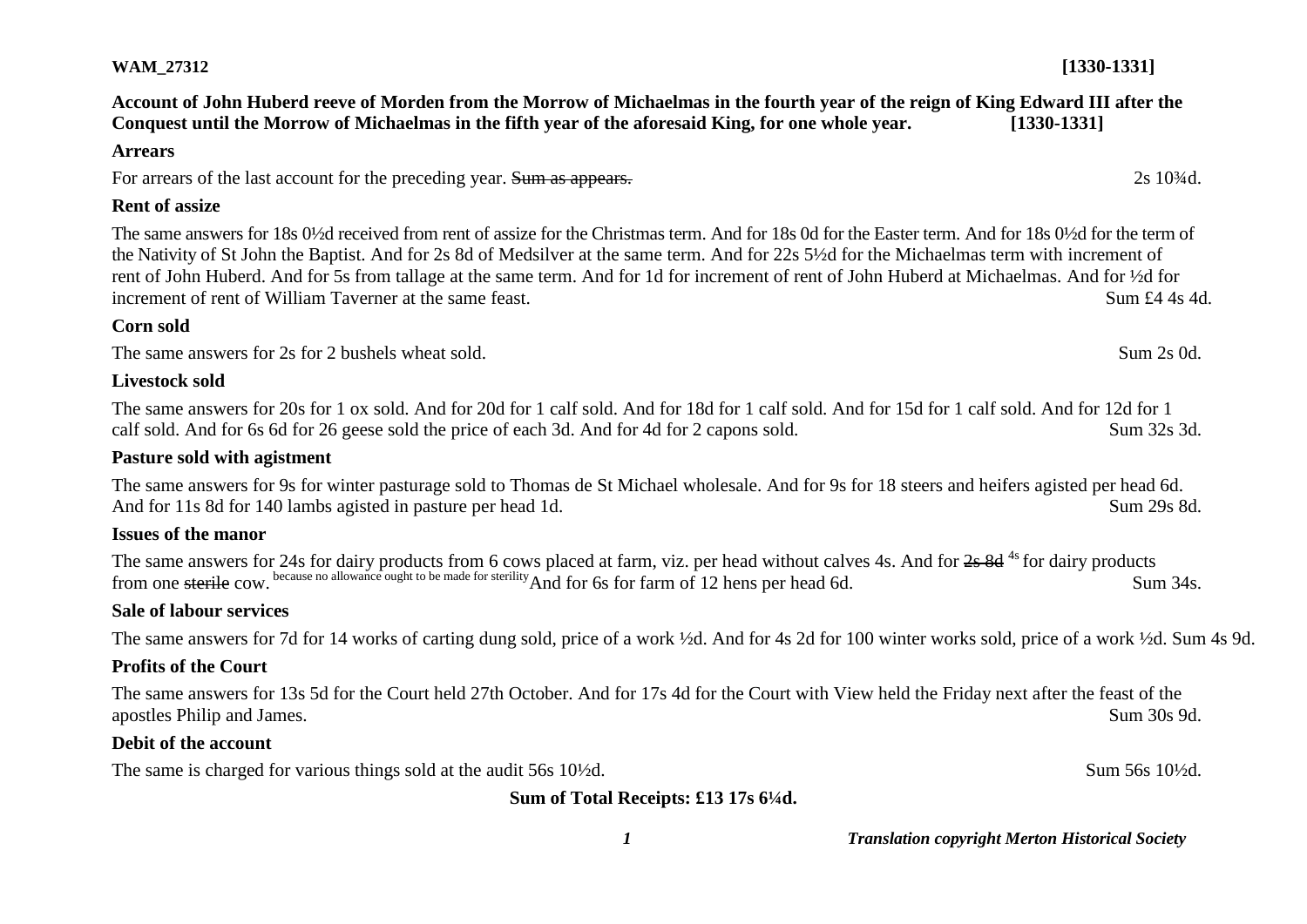#### **EXPENSES**

#### **Rent paid and allowances**

In rent paid to John de Kenwardesle for the year 4s. In allowance of rent of reeve for the year 2s. Also in quittance of rent for medsilver for the year 2d. Sum 6s 2d.

#### **Cost of ploughs**

In iron and steel bought for ploughs with smith's stipend 12s. In 1 ploughshare bought 12d. In 2 plough feet bought 6d. Also in timber bought for ploughs 6d. Sum 14s.

#### **Costs of carts**

In 1 pair of wheels bought for dung [cart] 2s 6d. In fitting the same wheels with an axle-tree of timber wheel [sic] 3d. Also in 16 clouts with nails bought for the same 16d. In grease bought for the same 5d. Also in shoeing carthorses 18d. In 1 pair of frets bought for the aforesaid wheels 1½d. Also in fitting another cart with an axle-tree 3d. Sum 6s 4½d.

## **Petty Expenses**

In 2 bushels of salt bought 8d. Also in expenses of reeve, smith and manor servants on Christmas and Easter days 2s 6d. In 1 spade and 1 shovel/threshing sledge [*tribula*] bought 5½d. In 1 dressed hide of 1 carthorse 7d. In 4 dishes and 3 plates bought 2d. In 1 winnowing fan [*ventor'*] of oak boards bought 4s 6d. In 2 sieves and 1 riddle bought 4d. Also in firewood bought 12d. Sum 10s 2½d.

## **Costs of building**

In 1 brass plate made with brass bought for the same upon which the spindle of the mill is held 2s 3d. In mill spindle frets with iron bought for the same 12d. In mill bills made and sharpened with steel bought for the same 4d. In 2 boards of oak bought for the wall of the millpond 6d. In timber bought for cogs and rungs 12d. Sum 5s 1d.

## **Mowing**

In mowing the meadow called Eylond 16d. Sum 16d.

## **Threshing**

 $\overline{a}$ 

In threshing 55 quarters 6 bushels wheat, 4 quarters 6 bushel rye, 3 quarters 1 bushel beans and 5 quarters peas<sup>\*</sup> 15s 3d, viz per 9 bushels 3d. Also in threshing 8½ quarters barley 15d, per 9 bushels 2d. Also in threshing 101 quarters 4½ bushels oats 7s 6¼d per 9 bushels 1d. Sum 24s 0¼d

#### **Livestock bought**

In 1 ox bought 16s 6d. Also in 14 chickens bought for making capons thereof  $9d<sup>11d</sup>$ .

*\* The stock account on the dorse shows 5 quarters ½ bushel crossed through and 6 quarters 4 bushels inserted, rather than the 5 quarters shown here.*

. Sum 17s 5d.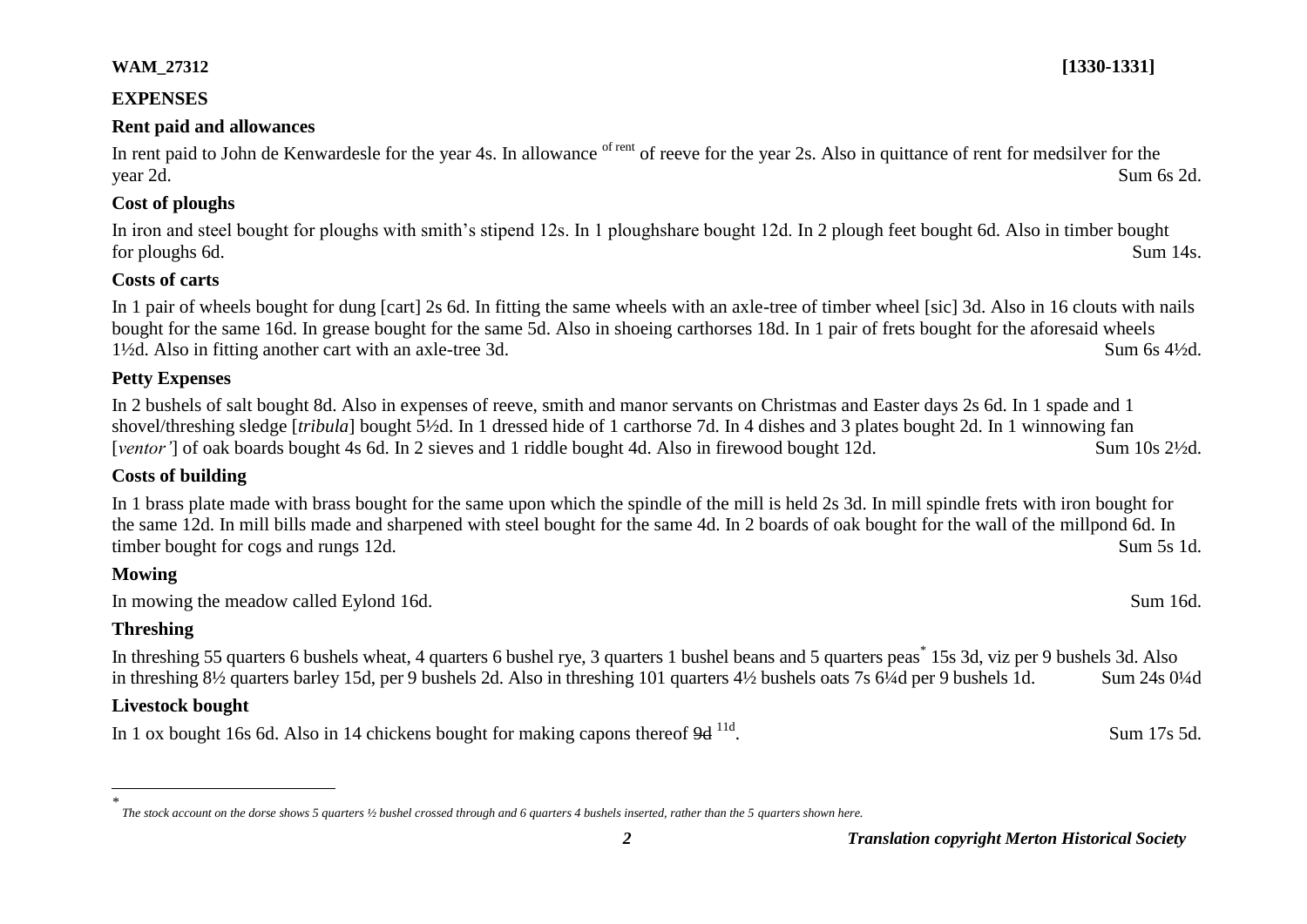# **Harvest costs**

In fish bought for 2 dry boonworks <sup>once in a day</sup> for 32 men 8d who reaped <del>19 acres wheat</del> and so much for the thinness of the corn this year. Also in expenses of 170 men both free and customary and 32 men supervising with their rods and servants of the manor who ought to have 2 meals by custom of the manor of bread from stock. In ale 10s 9d. In *companagium* 13s 3d, 12s 7½d (*Companagium* for each is permitted at ¾d) who reaped 112 acres wheat and oats and so much for the thinness of the corn this year.<sup>†</sup> And 12 customary tenants reaping 48 acres wheat and oats. Also in reaping and binding 7 acres 1 rood barley 4s 2½d, per acre 7d.<sup>‡</sup> Also in expenses of reeve between 1st August and Michaelmas and 1 reap-reeve for 3½ weeks at harvest 13s 4d. In candles 4d. Also in expenses of reeve, reap-reeve and other servants at 'harvest goose' <del>20d.</del> <sup>19d</sup> Sum 43s 6d.

## **Stipends**

In stipend of 1 carter and 4 ploughmen for the year 22s 6d, each taking per year 4s 6d. In stipend of 1 dairy worker for the year 3s 6d. In stipend of 1 cowman between Christmas and Michaelmas 2s 8d. Also in stipend of 1 reap-reeve 3s. Also in stipend of 1 lad keeping lambs between Hocked[a]y and the feast of St John the Baptist 6d. Sum 31s 6d.

## **Bailiff's expenses**

In bailiff's expenses 7s 9d <sup>6d</sup> by 2 tallies. In expenses of Roger Basset 3s by 2 tallies. In expenses of John de Mongomery<sup>§</sup> tarrying for 15 days 21d. In 24 quarters wheat and 2 quarters barley carried beyond the water at Lambeth when carts from Morden carried as far as Lambeth 13d, per quarter ½d. In expenses of 2 men going with manor carts as far as Ashwell [*Asshwell*] for corn obtained there as far Westminster 6d. Also given to various officers of the lord king for saving the goods of the manor, 10s by order of the Bailiff. Sum 23s 10d.

**Sum total of expenses and deliveries** £9 3s 5¼d. And thus the reeve owes £4 14s 1d. Of which pardoned by the auditors for various things sold at the audit 6s 6d. And so he owes £4 7s 7d. Of which is respited 18s for 9 quarters oats taken for the use of the king for which the reeve has the tally until it is known etc. Afterwards it is allowed to the same 8s for 1 quarter wheat disallowed above which was delivered to brother John de Asshewell, from want of a tally, sold at the audit. And so he owes 79s 7d with respite above.<sup>\*\*</sup>

## **Value of the manor £20 8s 6d this year.**

 $\overline{a}$ <sup>†</sup> According to the Works account on the dorse 44 acres were reaped at 'boonworks with food' and 88 acres at 'boonworks', but 17½ acres were not reaped because poor [debil].

*<sup>‡</sup> 7¼ acres @ 7d=4s 2¾d.*

*<sup>§</sup> See reference on dorse near end of stock account entry for oats.*

*<sup>\*\*</sup> Only the 8s has been deducted. The 18s for oats has been noted but not deducted..*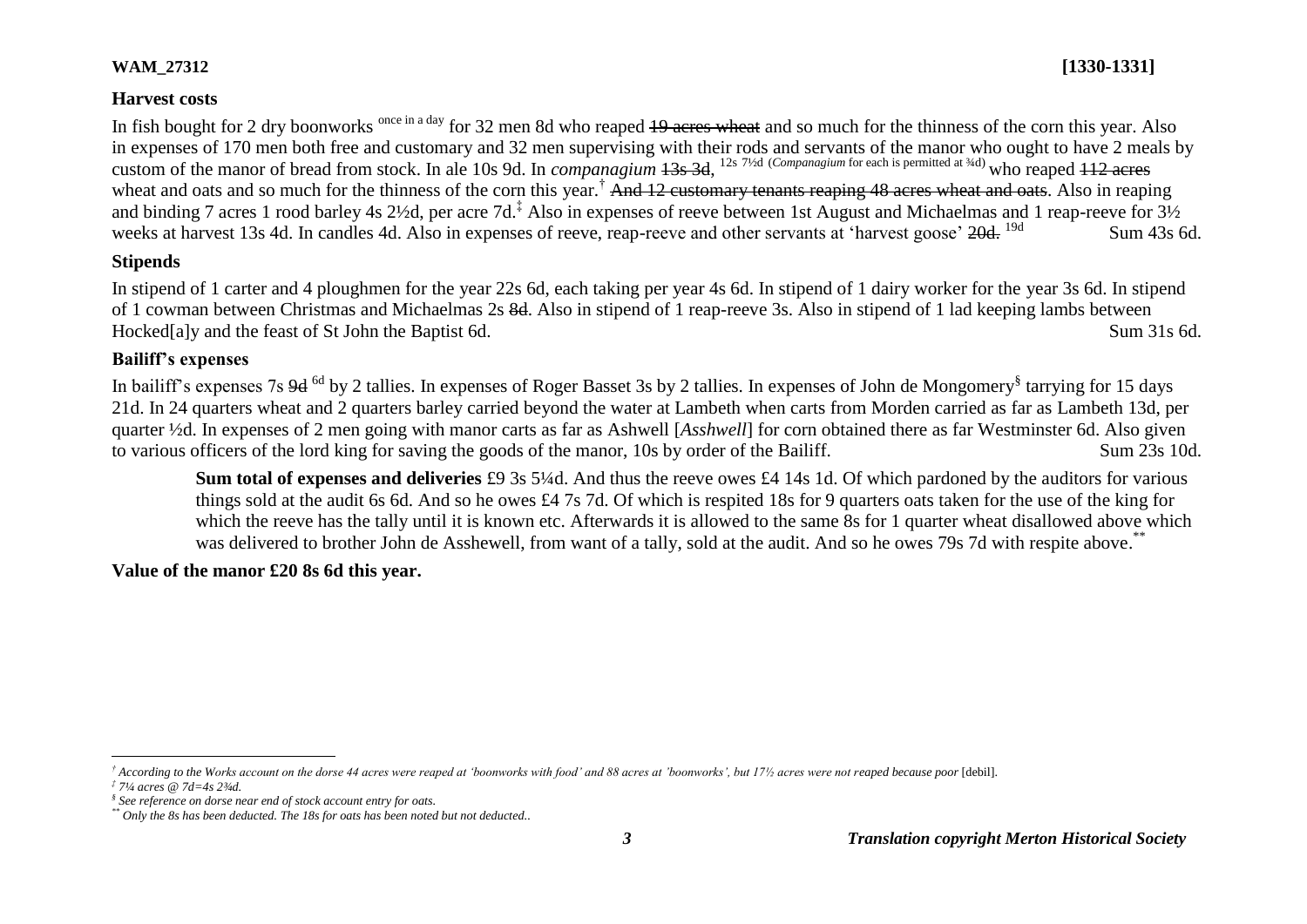$\overline{a}$ 

#### *DORSE*

| Of which in sowing over 4 acres 3 roods land in He[t]hcroft; 19 acres in Rotforlong; 16 acres in Lontelond in part because 6 acres 1<br>rood of which lies uncultivated; 8 acres in Dedemanneslond because the rest lies uncultivated; 16 acres in Waterden; 9 acres in<br>Nyweburycroft in part because the rest lies uncultivated; 8 acres in Westschott in part because the rest uncultivated; which makes in<br>total 79 acres 3 roods land, 21 quarters 1 bushel, namely over the acre 2 bushels plus in total 1 quarter 1½ bushels. In customary<br>payment to sower 1 bushel. Also delivered to brother John de Asshwell, keeper of the granary $2529$ quarters by 2 tallies whereof 1<br>16s.<br>sale at the audit 2 quarters. Sum as above. And it balances.<br>The same answers for 4 quarters 6 bushels of issue threshed by piece-work. And accounted in maslin for servants' liveries 4 quarters 6<br><b>Mixstillio</b> 3-fold<br>plus 2 bushels<br>bushels. And it balances.<br>Barley 4-fold plus 2 The same answers for 81/2 quarters of issue threshed by piece-work. Sum 81/2 quarters. Of the excess from the measuring 2 bushels. §§<br>bushels $**$<br>Of which in sowing over 7 acres 1 <sup>1</sup> / <sub>2</sub> roods in Northbereworth 3 quarters $7^{5/2}$ bushels, namely over the acre <sup>1</sup> / <sub>2</sub> quarter. In customary<br>$13\frac{1}{2}$ d<br>Also in maslin for servants' livery 2½ quarters. And it balances. In sale at the audit 1½ bushels. Sum 8½ quarters as above. And it<br>balances.<br>The same answers for 3 quarters 1 bushel of issue threshed by piece-work. Sum 3 quarters 1 bushel.<br><b>Beans</b><br>3-fold plus 1 bushel<br>Of which in seed planted over 4 acres in Northschott 2 quarters. Also in maslin for servants' liveries 1 quarter 1 bushel.<br>Sum 3 quarters 1 bushel. And it balances. | quarters 1 bushel | Wheat 4-fold less 2 The same answers for 61 quarters 6 bushels wheat of issue, of which 6 quarters threshed by servants and the rest by piece-work, of<br>which of curall in total 9 quarters. And for 1 quarter excess measure by examination of the account. <sup>††</sup> Sum 62 quarters 6 bushels. |
|--------------------------------------------------------------------------------------------------------------------------------------------------------------------------------------------------------------------------------------------------------------------------------------------------------------------------------------------------------------------------------------------------------------------------------------------------------------------------------------------------------------------------------------------------------------------------------------------------------------------------------------------------------------------------------------------------------------------------------------------------------------------------------------------------------------------------------------------------------------------------------------------------------------------------------------------------------------------------------------------------------------------------------------------------------------------------------------------------------------------------------------------------------------------------------------------------------------------------------------------------------------------------------------------------------------------------------------------------------------------------------------------------------------------------------------------------------------------------------------------------------------------------------------------------------------------------------------------------------------------------------------------------------------------------------------------------------------------------------------------------------------------------------------------------------------------------------------------------------------------------|-------------------|---------------------------------------------------------------------------------------------------------------------------------------------------------------------------------------------------------------------------------------------------------------------------------------------------------|
|                                                                                                                                                                                                                                                                                                                                                                                                                                                                                                                                                                                                                                                                                                                                                                                                                                                                                                                                                                                                                                                                                                                                                                                                                                                                                                                                                                                                                                                                                                                                                                                                                                                                                                                                                                                                                                                                          |                   | quarter is without tally. Also in maslin for servants' livery 9 quarters as shown below. Also in expenses of brother Thomas de Henle<br>bailiff 1 bushel by 1 tally. Also in expenses of 202 men at harvest boonworks by custom 1 quarter 1 bushel. Also in sale 2 bushels. In                          |
|                                                                                                                                                                                                                                                                                                                                                                                                                                                                                                                                                                                                                                                                                                                                                                                                                                                                                                                                                                                                                                                                                                                                                                                                                                                                                                                                                                                                                                                                                                                                                                                                                                                                                                                                                                                                                                                                          |                   |                                                                                                                                                                                                                                                                                                         |
|                                                                                                                                                                                                                                                                                                                                                                                                                                                                                                                                                                                                                                                                                                                                                                                                                                                                                                                                                                                                                                                                                                                                                                                                                                                                                                                                                                                                                                                                                                                                                                                                                                                                                                                                                                                                                                                                          |                   |                                                                                                                                                                                                                                                                                                         |
|                                                                                                                                                                                                                                                                                                                                                                                                                                                                                                                                                                                                                                                                                                                                                                                                                                                                                                                                                                                                                                                                                                                                                                                                                                                                                                                                                                                                                                                                                                                                                                                                                                                                                                                                                                                                                                                                          |                   | payment to'by the beadle as/to the sower 1 bushel. Also delivered to brother Richard de Wynton keeper of the granary 2 quarters by 1 tally.                                                                                                                                                             |
|                                                                                                                                                                                                                                                                                                                                                                                                                                                                                                                                                                                                                                                                                                                                                                                                                                                                                                                                                                                                                                                                                                                                                                                                                                                                                                                                                                                                                                                                                                                                                                                                                                                                                                                                                                                                                                                                          |                   |                                                                                                                                                                                                                                                                                                         |
|                                                                                                                                                                                                                                                                                                                                                                                                                                                                                                                                                                                                                                                                                                                                                                                                                                                                                                                                                                                                                                                                                                                                                                                                                                                                                                                                                                                                                                                                                                                                                                                                                                                                                                                                                                                                                                                                          |                   |                                                                                                                                                                                                                                                                                                         |
|                                                                                                                                                                                                                                                                                                                                                                                                                                                                                                                                                                                                                                                                                                                                                                                                                                                                                                                                                                                                                                                                                                                                                                                                                                                                                                                                                                                                                                                                                                                                                                                                                                                                                                                                                                                                                                                                          |                   |                                                                                                                                                                                                                                                                                                         |
|                                                                                                                                                                                                                                                                                                                                                                                                                                                                                                                                                                                                                                                                                                                                                                                                                                                                                                                                                                                                                                                                                                                                                                                                                                                                                                                                                                                                                                                                                                                                                                                                                                                                                                                                                                                                                                                                          |                   |                                                                                                                                                                                                                                                                                                         |

<sup>&</sup>lt;sup>††</sup> This excess has not been included when calculating the yield. The comparable entry under Barley seems to have been included in the yield. The accounts for the next 2 years have not survived, but the roll for 1332/33 now in the Bodleian, has no similar entry. However, in 1335/36 (WAM 27313) the term 'mensura rasa' - 'by struck measure' - is introduced, whereby the grain in the measure was struck level rather than being heaped. Page (WPR1301-2) says that heaped measure increased the volume by a quarter, the difference being called the increment. The Thorncroft accounts (SRS Vol. XV, p.47, &c) show a 25% increase. The first mention of the word increment in the Morden accounts is in WAM 27321 (1346/47). From WAM 27323 the increment is calculated at just 1 peck per full quarter, around 3%, for all types of grain, but later *records (WAM 27327 onwards) explain that, in Morden, only the eighth bushel was left heaped at 5 pecks, the other seven being struck at 4 bushels.*

*<sup>‡‡</sup> The yield on the previous year's 2 quarters 5 bushels barley sown was 3-fold plus 2 bushels, if the excess is included in the issue.* 

*<sup>§§</sup> This excess is not accounted for in the outgoings below. See note above for Wheat.*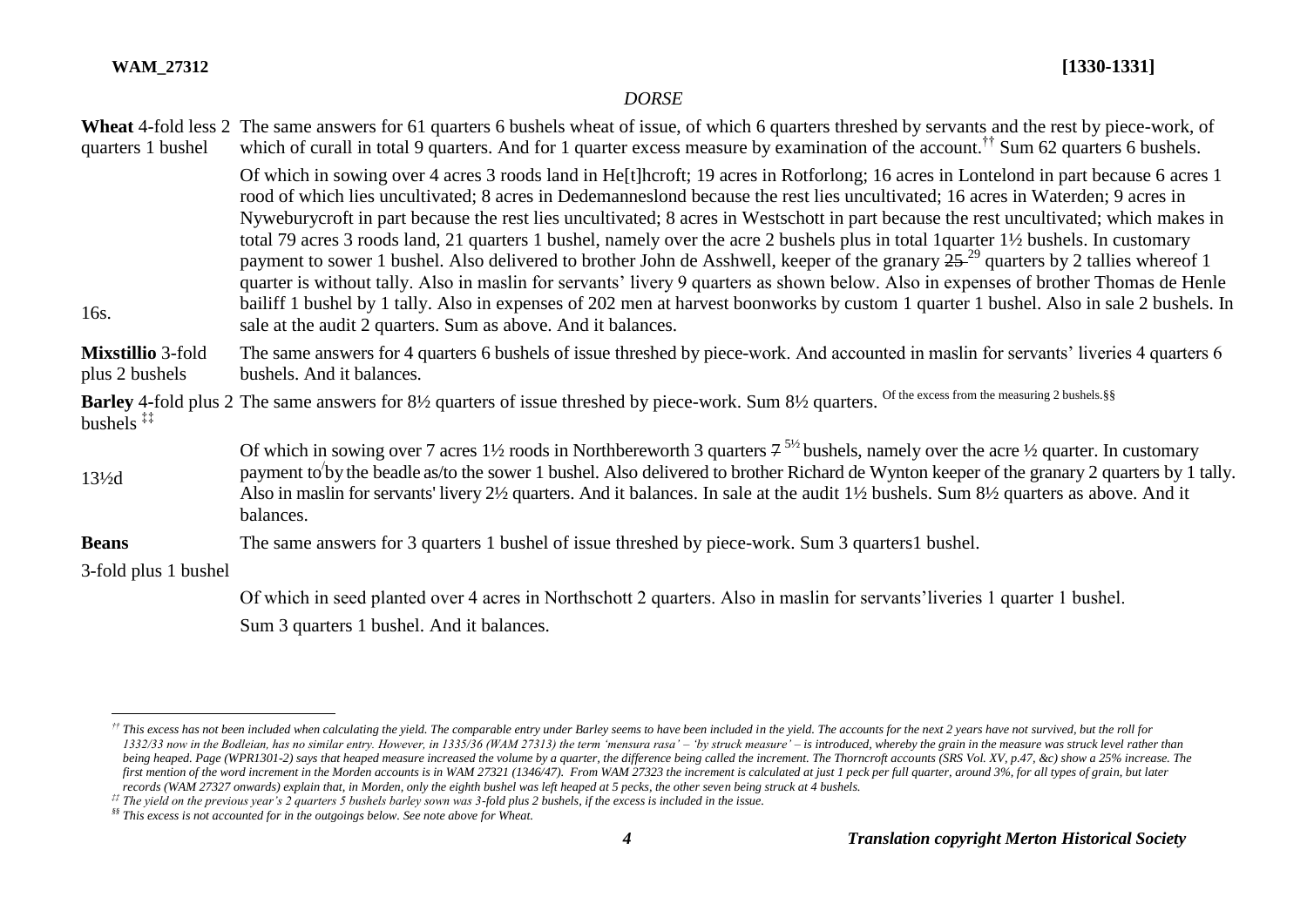| <b>WAM_27312</b>                                                                                                                                                                                                                                       | $[1330-1331]$                                                                                                                                                                                                                                                                                                                                                                                                                                                                                                                                                                                                                                                                                                                                                                                                                                                                                                                                                                                                                                                                                                                                                                   |
|--------------------------------------------------------------------------------------------------------------------------------------------------------------------------------------------------------------------------------------------------------|---------------------------------------------------------------------------------------------------------------------------------------------------------------------------------------------------------------------------------------------------------------------------------------------------------------------------------------------------------------------------------------------------------------------------------------------------------------------------------------------------------------------------------------------------------------------------------------------------------------------------------------------------------------------------------------------------------------------------------------------------------------------------------------------------------------------------------------------------------------------------------------------------------------------------------------------------------------------------------------------------------------------------------------------------------------------------------------------------------------------------------------------------------------------------------|
| Peas 2-fold                                                                                                                                                                                                                                            | The same answers for 5 quarters 1/2 bushel <sup>6 quarters 4 bushels</sup> of peas of issue threshed by piece-work. <sup>***</sup> Sum 5 quarters 1/2 bushel <sup>6 quarters 4 bushels</sup>                                                                                                                                                                                                                                                                                                                                                                                                                                                                                                                                                                                                                                                                                                                                                                                                                                                                                                                                                                                    |
| $2s0\frac{1}{2}d$                                                                                                                                                                                                                                      | Of which in sowing over 9 acres 1½ roods in Duranttesfeld 2 quarters 3 bushels, namely over the acre 2 bushels plus in total 1 peck.                                                                                                                                                                                                                                                                                                                                                                                                                                                                                                                                                                                                                                                                                                                                                                                                                                                                                                                                                                                                                                            |
|                                                                                                                                                                                                                                                        | Also in maslin for servants' livery 2 quarters 5 <sup>1/2</sup> bushels. In sale at the audit 3 <sup>1/2</sup> bushels. Sum 5 quarters <sup>1/2</sup> bushel. And it balances. [!]                                                                                                                                                                                                                                                                                                                                                                                                                                                                                                                                                                                                                                                                                                                                                                                                                                                                                                                                                                                              |
| bushels                                                                                                                                                                                                                                                | <b>Oats</b> 3-fold plus 6 <sup>1/2</sup> The same answers for 101 quarters 4 <sup>1</sup> / <sub>2</sub> bushels of issue threshed by piece-work. And for 4 quarters 2 bushels by estimation in sheaves<br>for fodder for oxen. And for 1 quarter of purchase. Sum 106 quarters 6½ bushels.                                                                                                                                                                                                                                                                                                                                                                                                                                                                                                                                                                                                                                                                                                                                                                                                                                                                                     |
|                                                                                                                                                                                                                                                        | Of which in sowing over 13 acres 1 rood in Comstrod, 6 acres 3 roods in Wowerith, 20 acres in Northschote, 1 acre 3 roods in<br>Tweyacre, 6 acres in Chercheforlong, 5 acres in Geldenhelde, 5½ acres upon le Bottes atte Greteheys, 4 acres in Westbuttes, 1½ acres<br>in Woluardescroft and 6 acres land in Snakehull, which makes in total 69 acres 3 roods land, 34 quarters 6 bushels, namely over an acre<br>$\frac{1}{2}$ quarter minus in total 1 bushel. Also in meal for servants' pottage 2 quarters. Also in fodder for 2 carthorses from Michaelmas- <sup>from</sup> 14th October deducting 14 nights at Christmas until the feast of St John bef                                                                                                                                                                                                                                                                                                                                                                                                                                                                                                                  |
|                                                                                                                                                                                                                                                        | taking in a night a peck. Also in fodder for draught horses at the time of Lenten sowing for the duration of the season this year 21/2<br>quarters. Also in ox fodder by estimation in sheaves 4 quarters 2 bushels. Also in fodder for the horse of brother Thomas de Henle<br>bailiff 4½ bushels <sup>3 bushels</sup> by 1 tally. Also in fodder for the horse of Roger Basset 2 bushels by 2 tallies. Also taken by Arnold Goselyn<br>avener for the use of the lord king 9 quarters. Also given to the same for saving other goods of the lord 1 quarter. withessed by Bailiff Also in                                                                                                                                                                                                                                                                                                                                                                                                                                                                                                                                                                                      |
| 29s 10 <sup>1</sup> / <sub>2</sub> d,                                                                                                                                                                                                                  | fodder for the horse of John Mongomery <sup>†††</sup> tarrying in the manor for 15 days 1 quarter 3 bushels. withessed by Bailiff Also delivered to                                                                                                                                                                                                                                                                                                                                                                                                                                                                                                                                                                                                                                                                                                                                                                                                                                                                                                                                                                                                                             |
| per quarter 2s.                                                                                                                                                                                                                                        | brother John de Asshwell keeper of the granary 40 quarters by 1 tally. In sale at the audit 14 quarters 7½ bushels. Sum 100 quarters 4<br>bushels. <sup><math>\ddagger\ddagger\ddagger</math></sup> And there remains $\frac{1}{2}$ bushel.                                                                                                                                                                                                                                                                                                                                                                                                                                                                                                                                                                                                                                                                                                                                                                                                                                                                                                                                     |
| Issue of the mill<br>5s                                                                                                                                                                                                                                | The same answers for 10 quarters <sup>11 quarters 2 bushels</sup> maslin received of issue of the mill. And accounted in maslin for servant's livery 10<br>quarters. In sale at the audit 1 quarter 2 bushels.                                                                                                                                                                                                                                                                                                                                                                                                                                                                                                                                                                                                                                                                                                                                                                                                                                                                                                                                                                  |
| <b>Maslin</b> for<br>servants' liveries<br>it is forbidden to<br>maintain a ploughman[?]<br>in following times -<br>henceforth maintain 1<br>man to keep the cows<br>and make pottage and<br>winnow, and give every<br>10 weeks 1 quarter<br><b>6d</b> | For curall wheat for servants' liveries as above 9 quarters. For mixstillio for the same 4 quarters 6 bushels. For barley for the same $2\frac{1}{2}$<br>quarters. For beans for the same 1 quarter 1 bushel. For peas for the same 2 quarters 5½ bushels. For farm of the mill 10 quarters. And of<br>purchase 2 quarters 51/2 bushels. And for 1/2 bushel from the heaped [de cum 'lus], purchased. <sup>§§§</sup> Sum 32 quarters 61/2 bushels.<br>Of which in livery of 1 carter and 4 ploughmen for the year 25 quarters 7½ bushels each taking a quarter per 10 weeks. <sup>****</sup> Also in<br>livery of 1 dairy worker for the year who winnows corn for the year 3 quarters 2 bushels taking a quarter per 16 weeks. Also in livery<br>of 1 lad keeping 132 weaning lambs in pasture from Easter until feast of St John Baptist for 12 weeks 1 quarter. Also in livery of 1 lad<br>keeping cows from Christmas until Michaelmas for 40 weeks and other beasts of the cowshed <sup>††††</sup> agisted in the lord's pasture 2 <sup>1</sup> / <sub>2</sub> quarters taking a quarter per 16 weeks. Sum 32 quarters 5 <sup>1</sup> / <sub>2</sub> bushels. Also in sale |
|                                                                                                                                                                                                                                                        |                                                                                                                                                                                                                                                                                                                                                                                                                                                                                                                                                                                                                                                                                                                                                                                                                                                                                                                                                                                                                                                                                                                                                                                 |

*<sup>\*\*\*</sup> The account for threshing costs on the recto show only 5 quarters peas.*

*<sup>†††</sup> See also reference under Bailiff's Expenses on recto.*

*<sup>‡‡‡</sup> This actually totals 106 quarters 6 bushels, which is ½ bushel less than the sum given for oats in stock.*

*<sup>§§§</sup> See note under Wheat above*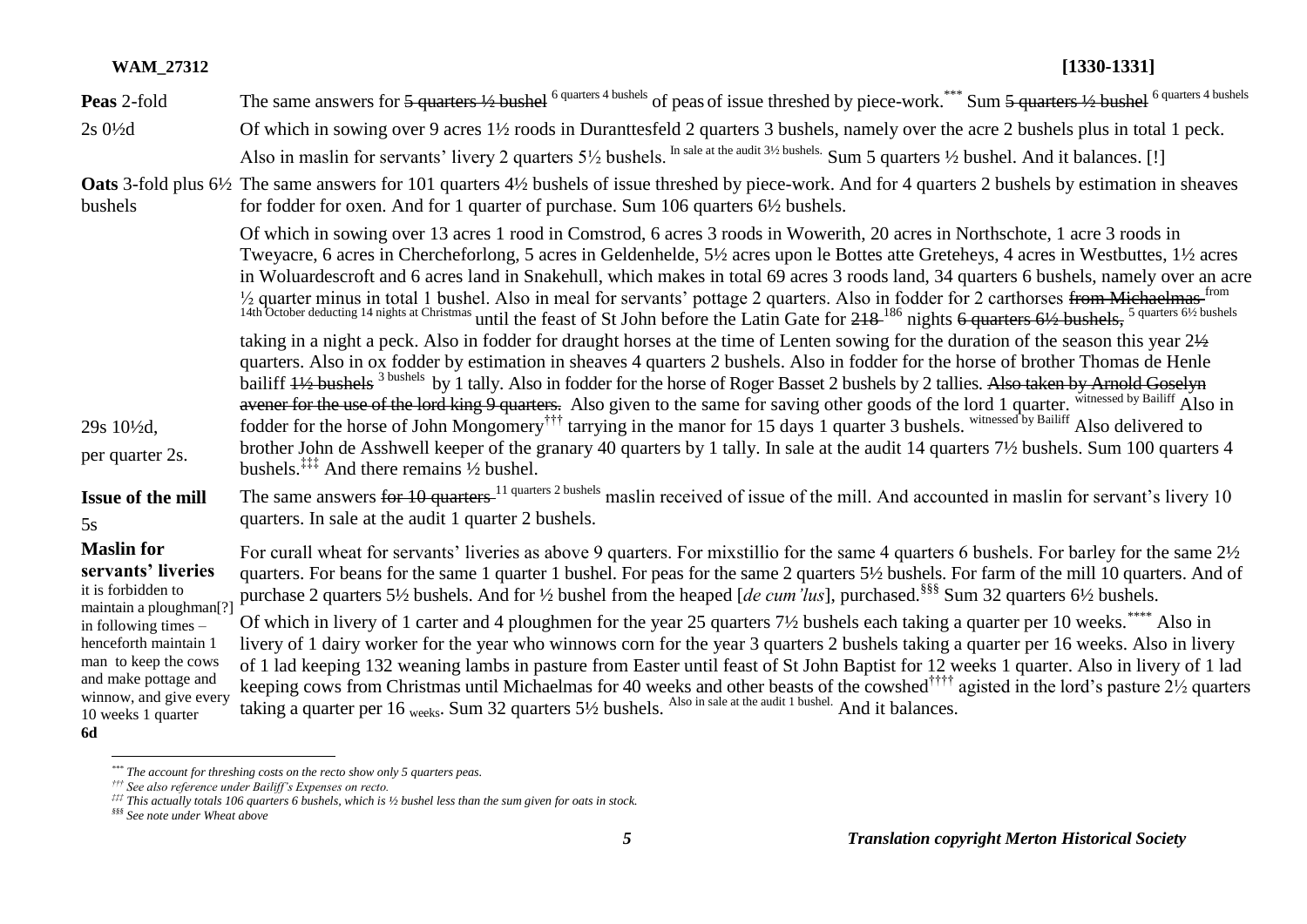# **[LIVESTOCK]**

| <b>Carthorses</b>     | The same answers for 2 carthorses from the remaining. Of which in murrain 1. witnessed by Bailiff And there remains 1 carthorse.                                                                                                                                                                                  |
|-----------------------|-------------------------------------------------------------------------------------------------------------------------------------------------------------------------------------------------------------------------------------------------------------------------------------------------------------------|
| <b>Draught horses</b> | The same answers for 4 draught horses from the remaining. And for 1 from heriot of John Cuppyng. And for 1 added from the colts. Sum 6.<br>Of which in loss by robbers in the vigil of All Saints 2. who are known by the Bailiff Sum 2. And there remain 4 draught horses of which 1 is female.                  |
| <b>Colts</b>          | The same answers for 1 colt aged $\frac{1}{2}$ year from the remaining. Sum 1.<br>Of which in addition with draught horses as above 1. And it balances.                                                                                                                                                           |
| Oxen                  | The same answers for 14 oxen from the remaining. And for 1 from purchase. Of which in sale 1. And there remain 14 oxen.                                                                                                                                                                                           |
| Cows                  | The same answers for 5 cows from the remaining. And for 2 from the added. And there remain 7 of which 1 is sterile.                                                                                                                                                                                               |
| <b>Steers</b>         | The same answers for 1 steer added from the bullocks. And there remains 1 steer.                                                                                                                                                                                                                                  |
| <b>Heifers</b>        | The same answers for 2 heifers from the remaining. And for 1 from the added. Sum 3.                                                                                                                                                                                                                               |
|                       | Of which in addition with cows as above 2. And there remains 1 heifer.                                                                                                                                                                                                                                            |
| <b>Bullocks</b>       | The same answers for 1 bullock from the remaining. And for 1 from the added. Sum 2.<br>Of which in addition with steers as above 1. And there remains 1 bullock.                                                                                                                                                  |
| <b>Young heifers</b>  | The same answers for 1 young heifer from the remaining. And for 1 from the added. Sum 2.                                                                                                                                                                                                                          |
|                       | Of which in addition with heifers as above 1. And there remains 1 young heifer.                                                                                                                                                                                                                                   |
| <b>Calves</b>         | The same answers for 2 calves from the remaining. And for $6^7$ from issue, because 1 cow was sterile. Sum 8.[!]                                                                                                                                                                                                  |
| 12d                   | Of which in addition with bullocks 1, and with young heifers 1. Also in sale 4, of which 2 were heifers. In sale at the audit 1. Sum 6[!]. And<br>there remain 2 male calves.                                                                                                                                     |
| <b>Geese</b>          | The same answers for 32 geese from the remaining, of which 4 are breeding females and 2 ganders. And for 28 of issue. Sum 60.                                                                                                                                                                                     |
|                       | Of which in expenses of brother Thomas de Henle 2 by 1 tally. Also in sale 26. Sum 28. And 32 remain, of which 4 are breeding females.                                                                                                                                                                            |
| <b>Capons</b>         | The same answers for 7 capons from the remaining. And for 12 from making. Sum 19.                                                                                                                                                                                                                                 |
|                       | Of which in expenses of bailiff 1 by 1 tally. Also delivered to Arnold Gocelyn avener for saving the lord's goods 4. witnessed by baliff In sale<br>2. And there remain 12 capons.                                                                                                                                |
| <b>Cocks and hens</b> | The same answers for 1 cock and 12 hens from the remaining. And for 10 from rent. Sum 23.<br>Of which delivered to brother Simon de Byrchston cellarer 10 by 1 tally. Also in delivery to Arnold Gocelyn for saving the lord's<br>goods 2. Of those killed [?] 2. Sum 14. And there remain 1 cock and 12 hens.[!] |

*<sup>\*\*\*\*</sup> 5 people each taking a quarter of maslin every 10 weeks consume 4 bushels a week, which works out to 26 quarters a year, not 25 quarters 7½ bushels.*

 $\overline{a}$ 

*<sup>††††</sup> Perhaps tenants' cows, or heifers. (Dr M Page November 2005)*